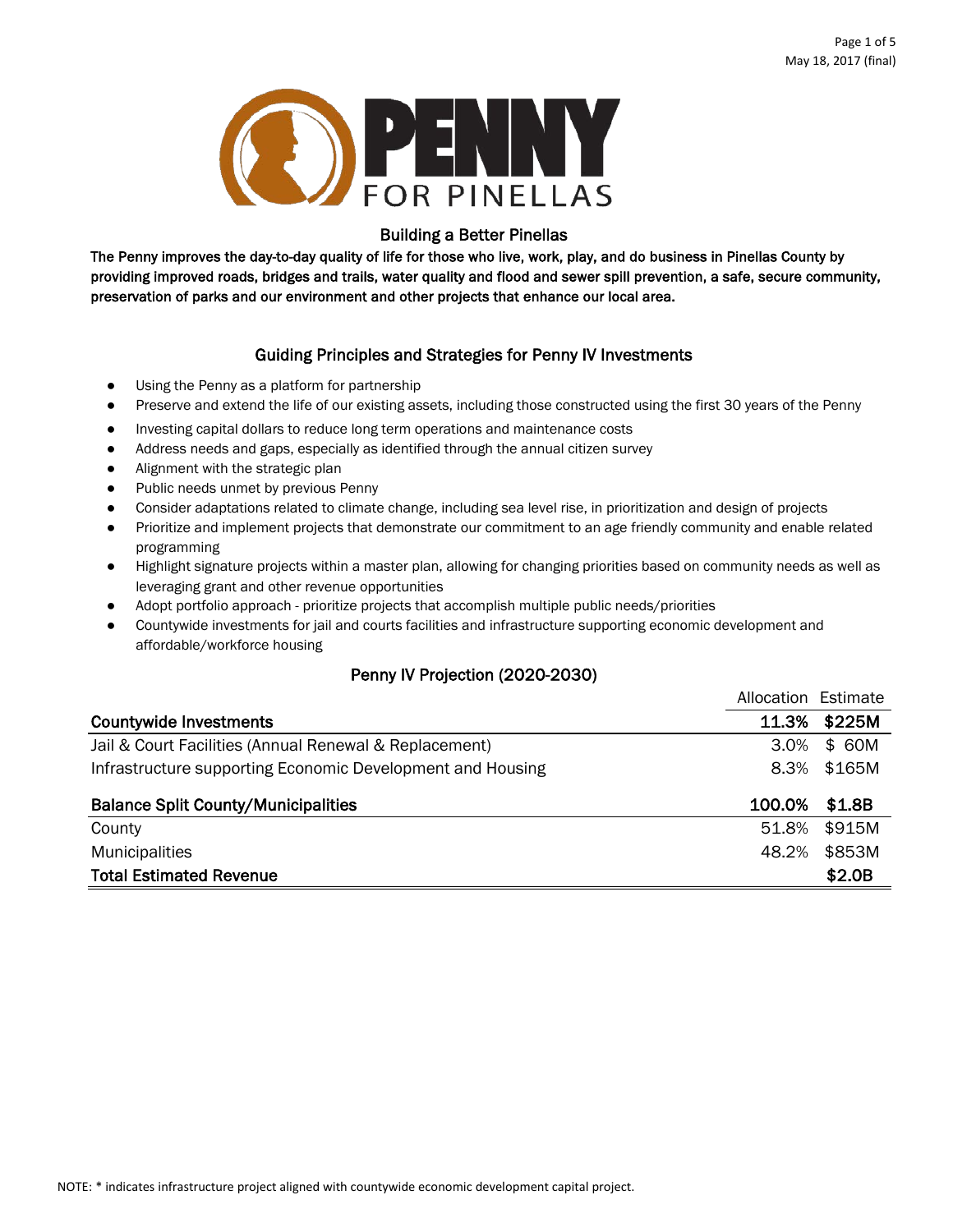The county allocation % by category excludes countywide investments and is subject to change because the priorities and needs, as defined by the community, may change over the 13-year span between today and the end of Penny IV in 2030. Also, the intent is to adopt a portfolio management approach to project priorities, resulting in projects that span multiple categories.

## ROADS, BRIDGES & TRAILS 45% \$412M

## **Major County Roads**

Road improvements, sidewalks, bicycle facilities, stormwater and wastewater improvements, intersection improvements for safety and traffic flow on major County roads that connect employment centers, cities and large areas throughout the county.

Starkey Road from East Bay Drive to Flamevine

- **\*** 62nd Avenue N. from 34th Street to 49th Street
- **\*** Forest Lakes Blvd. from SR580 to SR584
	- East Lake Road Expansion Tampa Road to Keystone Road
	- 102nd Avenue from 113th Street to 137th Street

### Local Roads

Road improvements, sidewalks, bicycle facilities, stormwater and wastewater improvements, intersection improvements for safety and traffic flow on local streets within neighborhoods and connecting neighborhoods to employment centers.

- **\*** 126th Avenue from 34th Street to US Highway 19
- 46th Avenue from 49th Street to 35th Street
- \* Anclote Road
	- Gulf Boulevard Improvements

### Resurfacing, Restoration and Rehabilitation of Existing Roads

Projects primarily to preserve the existing pavement and perform minor drainage and safety improvements.

Belleair Road from US 19 to Keene Road

Paving of unpaved roads (MSTU Program)

22nd Avenue S. from 58th Street to 34th Street

Increase annual spending to improve conditions on existing roads.

#### Sidewalk Preservation and Improvement

Projects to install sidewalks where gaps currently exist and rehabilitate existing sidewalks to provide safe routes to neighborhoods, schools, and other locations.

Virginia Avenue from Keene Road to Hercules Avenue

Belcher Road 38th Avenue to 54th Avenue N.

Hercules Avenue from Sunset Point to Sherwood Street

Belleair Road from Fort Harrison to Lake Avenue

#### Intersection Improvement

Projects to improve the safety and traffic flow at intersections by alleviating bottle necks and enhancing the flow of traffic through the intersection.

Belcher Road/Gulf-to-Bay Blvd.

- 49th Street/58th Avenue N
- Keystone Road/Fire Station
- East Lake and Ridgemoor
- Bay Pines and 95th Street

#### Bridge Rehabilitation and Replacement

Improvements to existing County bridges to enhance vehicular and pedestrian access with consideration for climate impacts.

San Martin Boulevard Bridge and Road

Westwinds Drive and Crosswinds Drive bridges

- Oakwood Drive Bridge
- Beckett Bridge

Dunedin Causeway Bridge

#### **Trails**

Improvements to the existing trail system and construction of new trails to extend interconnectivity to and between Fred E. Marquis Pinellas Trail, Duke Energy Trail, Tri-County Trail, and Coast-to-Coast Trail.

Fred E. Marquis Pinellas Trail Loop South Gap from Haines Bayshore to San Martin Bridge

Construction of community trails to enhance the County trail network - Joe's Creek Trail and other trail connections to parks Resurfacing Fred E. Marquis Pinellas Trail segments due to pavement age and condition and drainage to address pooling water; Refurbish trail bridges/overpasses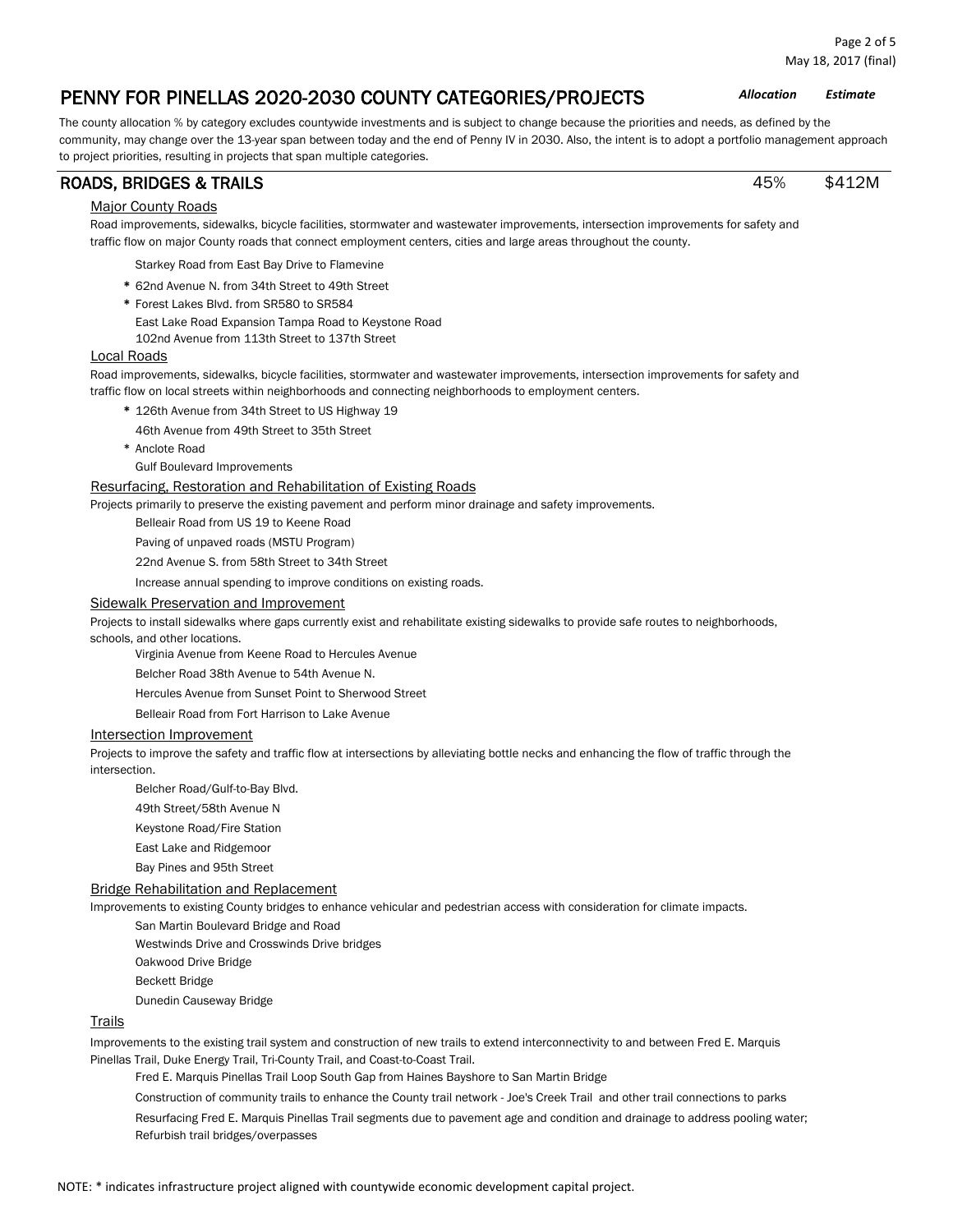The county allocation % by category excludes countywide investments and is subject to change because the priorities and needs, as defined by the community, may change over the 13-year span between today and the end of Penny IV in 2030. Also, the intent is to adopt a portfolio management approach to project priorities, resulting in projects that span multiple categories.

## WATER QUALITY, FLOOD AND SEWER SPILL PREVENTION  $20\%$  \$183M

## Stormwater/Sanitary Sewer System Projects - Reduce Sanitary Sewer Overflows

Stormwater Projects to reduce the impacts of surface water inflow into the sanitary sewer system that causes sewer spills.

Specific projects being developed by Stormwater/Wastewater Task Force which include: Providing storage areas for stormwater that accumulates over the sewer system, conveying the stormwater away from the sewer system, and preventing stormwater from entering the sewer system.

## Regional Stormwater Systems

**\*** In partnership with cities, develop regional stormwater facilities to reduce flooding and inflow into the sewer system, improve the quality of the water discharging into our Bays, lakes, and the Gulf, remove properties from the floodplain, and provide for economic development opportunities. Types of projects include neighborhood stormwater parks, converting paved areas to green infrastructure, and floodplain compensation areas.

## **Water Quality**

Countywide water quality improvements to ensure our Bays, lakes, and the Gulf meet state standards to be fishable and swimmable, ranging from improvements to existing county stormwater treatment facilities to development of new storage areas to treat stormwater prior to discharging.

\* Joe's Creek Water Quality Improvements

Alligator Creek Water Quality Improvements

Roosevelt Creek Pond Improvements

\* Improving existing County-Owned Ponds to Improve Treatment Capacity

Long Branch Regional Stormwater Retention Facility and Channel Restoration

Spring Branch Floodplain Preservation and Habitat Improvement Area

## Flood Prevention

Countywide flood control projects to reduce neighborhood flooding and replace aging pipes, structures, ditches and ponds. These projects range from addressing flooding by diverting the stormwater to storage areas to increasing the size of existing stormwater conveyance systems in an effort to move the stormwater out of major flooding areas.

McKay Creek Watershed-wide Flood Reduction Projects

Starkey Channel 8 Drainage Improvements through Green Meadows and Twin Oaks

- \* Pinebrook Canal / Cross Bayou Stormwater Management Improvements
- Crystal Beach Comprehensive Drainage Improvements

Neighborhood Flood Reduction

Indian Rocks Road Drainage Improvements in Harbor Bluffs

Cherokee Drive (48th Ave. N.) Drainage Improvements Project

Brooker Creek Channel Improvements

Chenango Road and Sedeeva Drive

Ozona Area Drainage Improvements (Lagoon Drive, Tampa Road, Ridge Road, Lemon Street, Bay Street)

Wexford Leas Roadway

Cross Bayou Estates

Lealman Area

Road Flood Reduction

Florida Avenue (Tarpon Springs) Drainage Improvements

Drainage improvements along 62nd Street North and side streets

## Erosion Control

Countywide creek and channel stabilization projects to protect properties from erosion. Projects range from minor creek bank stabilization to major reconstruction of channel sections.

- **\*** Joe's Creek Channel Erosion Control
- Curlew Creek Channel Improvements
- Stevensons Creek Channel Reconstruction

Lower Bee Branch Channel Restoration and Flood Reduction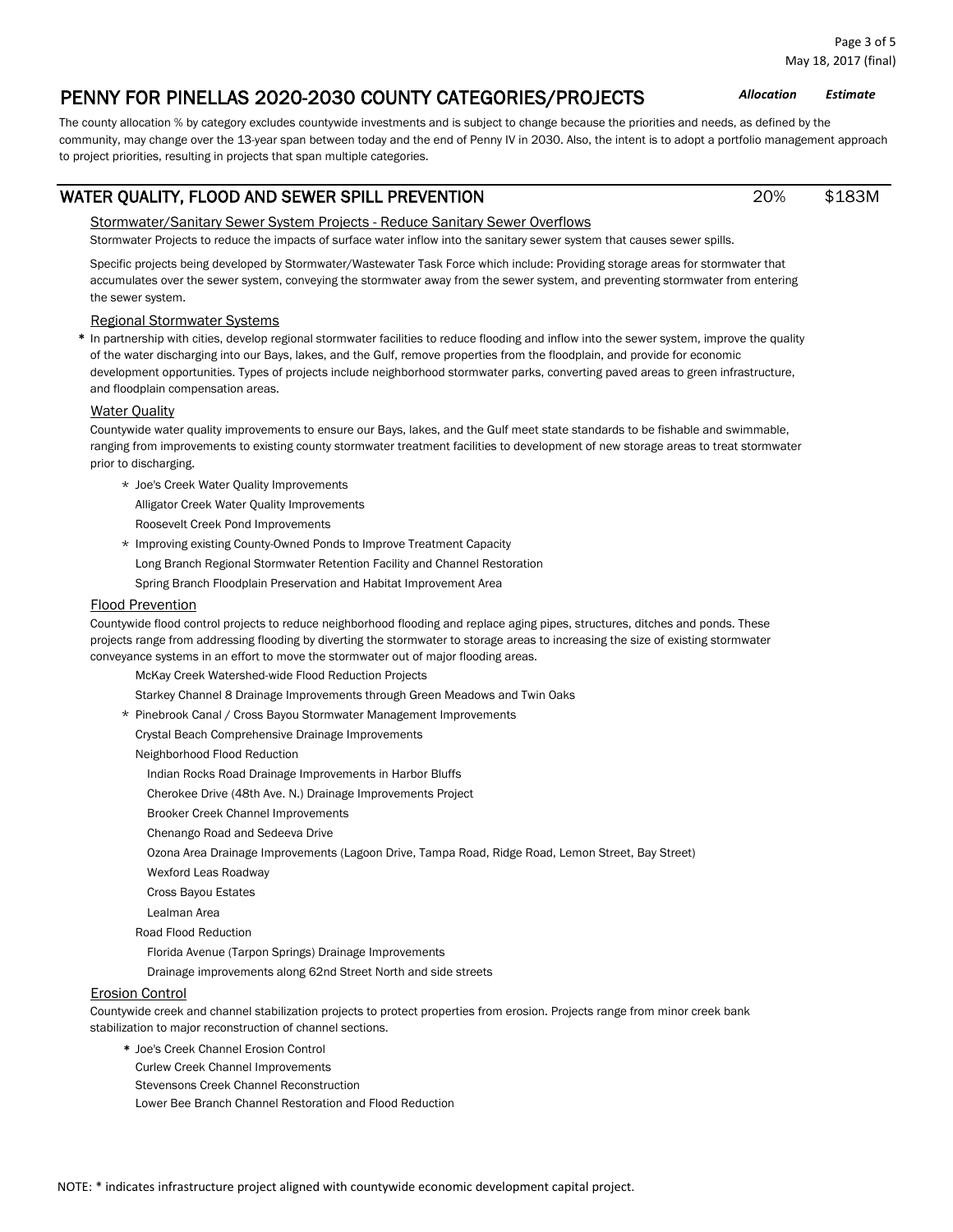The county allocation % by category excludes countywide investments and is subject to change because the priorities and needs, as defined by the community, may change over the 13-year span between today and the end of Penny IV in 2030. Also, the intent is to adopt a portfolio management approach to project priorities, resulting in projects that span multiple categories.

## SAFE, SECURE COMMUNITY And the state of the state of the state of the state of the state of the state of the state of the state of the state of the state of the state of the state of the state of the state of the state of

## Emergency Evacuation Shelters

Increasing countywide capacity for emergency shelters, including design or hardening of existing buildings, to house residents and visitors, special needs population and pets when mandatory evacuations become a lifesaving necessity due to storm surge hazards.

## Emergency Communication Radio Towers

Replacing or improving radio towers countywide to ensure reliable communication among our public safety agencies, including more than 80 agencies and 10,000 system users, to maintain a resilient, redundant and interoperable radio network.

## Public Safety Vehicles, Equipment & Facilities

Vehicles, facilities and vessels to support local law enforcement agencies, specifically the Pinellas County Sheriff's Office, in patrols of land, air and water, ensuring our residents and visitors remain safe.

Fire and EMS facilities, vehicles, vessels and other equipment to support personnel and maintain fast emergency response standards throughout our dependent, independent and municipal agency partners. This includes countywide teams dedicated to water rescue, technical rescue, and hazardous material spill response.

## Animal Services Facility

The County facility for sheltering found pets and providing veterinarian and adoption services requires updating and expansion of service capabilities to ensure the health, safety, and welfare of the public and their pets.

## PRESERVING PARKS & OUR ENVIRONMENT 7% \$64M

Renovation and replacement of such park structures as shelters, bathrooms, boardwalks, playgrounds,

## observation towers, boat ramps, docks, and sea walls

Replace aging utility infrastructure within parks and preserves to prevent sewer spills

Replace aging utility infrastructure including lift stations, water/sewer lines, fire hydrants, pump stations, and electrical supply lines to ensure safe and sanitary operation of park facilities and prevent sewer spills at various regional parks including Fort De Soto, Fred Howard, A.L. Anderson, Philippe, War Veterans, and Lake Seminole.

## Paving of park roads and parking lots and replacing sidewalks

Paving of park roads, parking lots, and sidewalk replacement at regional parks and preserves including: Fort De Soto, A.L. Anderson, John Chesnut, Boca Ciega, War Veterans, Weedon Island and Sand Key.

## Wall Springs Park Expansion

Create public access to north and central tracts of Wall Springs Park including trails, boardwalks, shelters, canoe/kayak launch, primitive camping, and interpretive signage.

## Environmental Land Acquisition (target acquisition of 250 acres)

## Taylor Homestead

Renovation and refurbishment of historic Taylor homestead to allow public use and education.

## Ft. De Soto Visitor Center

Heritage Village

Visitor Center with archives/artifacts/document storage

Turner Bungalow renovation

Page 4 of 5